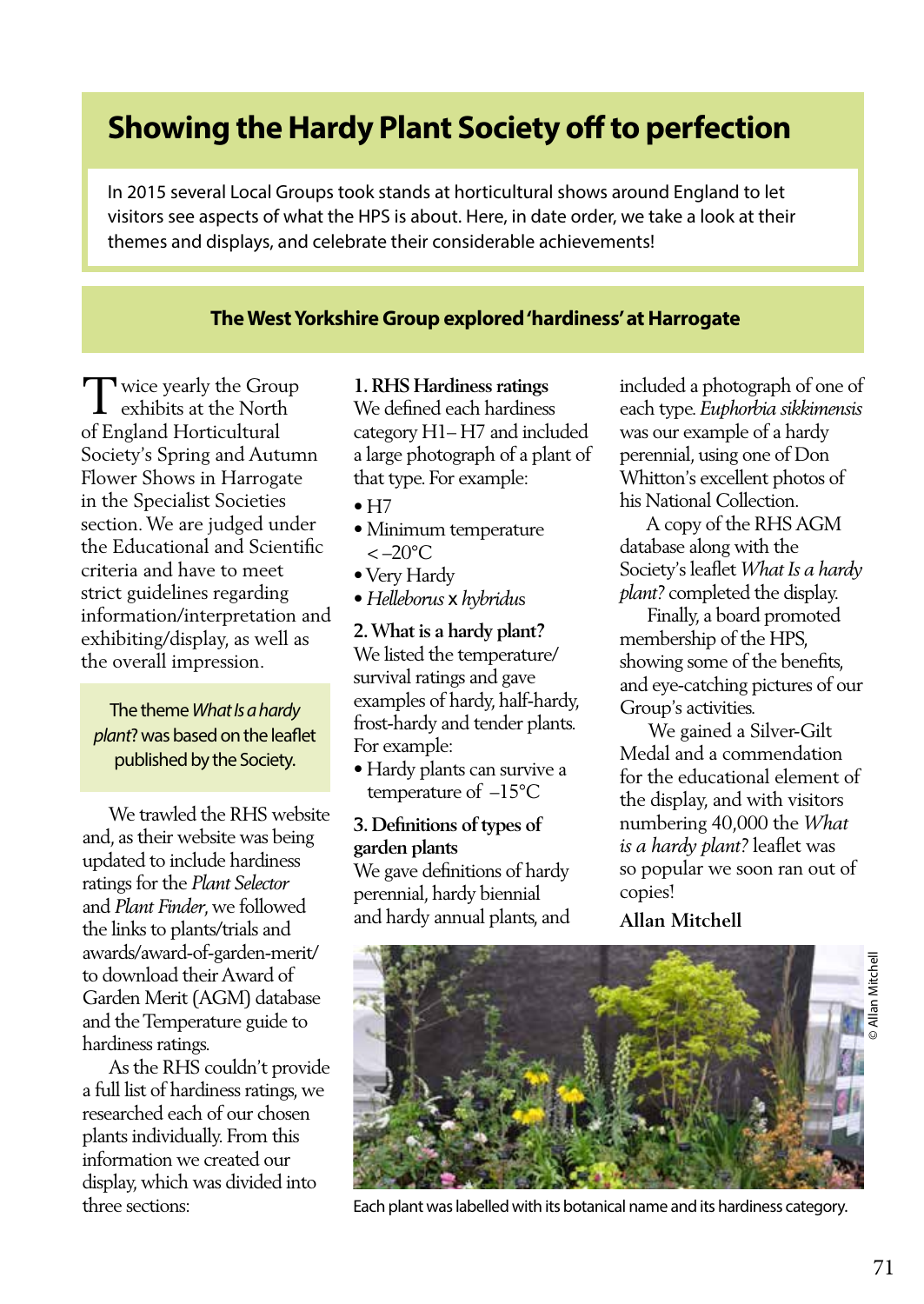# **The Worcestershire Group celebrated the new Shade and Woodland Plants Special Interest Group and the latest HPS booklet**

 The Malvern Spring Festival celebrated its 30th anniversary this year and welcomed over 90,000 people. The HPS mounted a small publicity display in 1988 and has continued to have a presence there in most years.

 The new look meant we moved from the 'cattle sheds' to a dedicated marquee for the specialist societies. The grass 'floor' became increasingly damp with torrential rain and high winds buffeting the showground.

 Our pitch was 9m x 6m, allowing us to showcase several aspects of the work of the Society. The main plant display celebrated the formation of the Shade and Woodland Plants Group, the newest of the HPS Groups.

We wanted to demonstrate the wide range of hardy herbaceous perennials that grow well in shady areas, as gardeners often see these as problem spots.

 The border at the back of the stand contained plants that would do well in dry shade, such as that found at the base of a wall (front cover), whereas the other border had a woodland setting at one side and plants that again were tolerant of dry soil, but with dappled or part shade, moving to plants that enjoy a rich moisture-retentive soil in shade on the other side. Star of the show, as in

previous years, was *Podophyllum versipelle* 'Spotty Dotty'; other plants attracting attention were *Ranunculus aconitifolius*  'Flore Pleno', thalictrums and *Mellitis melissophyllum* 'Royal Velvet Distinction', a new introduction.

 The launch of the new *Geraniums* booklet, written by Dr Margaret Stone, a Worcestershire Group member, took place at the Show. A display board listed the Specialist Groups and showed the distribution of Local Groups around the country. Many visitors were interested to see whether there was a local group in their area, and we were able to show them and encourage them to look at the HPS website for further information.

 Another storyboard highlighted the Seed Distribution Scheme, just part of the way in which the HPS fulfils its charitable objective to ensure that garden-worthy perennials remain in cultivation.

 The Group was awarded a Gold Medal. The judges were particularly impressed by the way information about the HPS was presented, and the educational content of the planting and display boards. The RHS photography team chose our stand to feature on the RHS website report on the Malvern Spring Festival.

We recruited at least 15 new members. As always it is a real pleasure to be able to talk to so many people about plants and to tell them about the HPS. **Jan Vaughan** 



The stand promoted the HPS and the new *Geraniums* booklet, but shade and woodland plants were centre stage.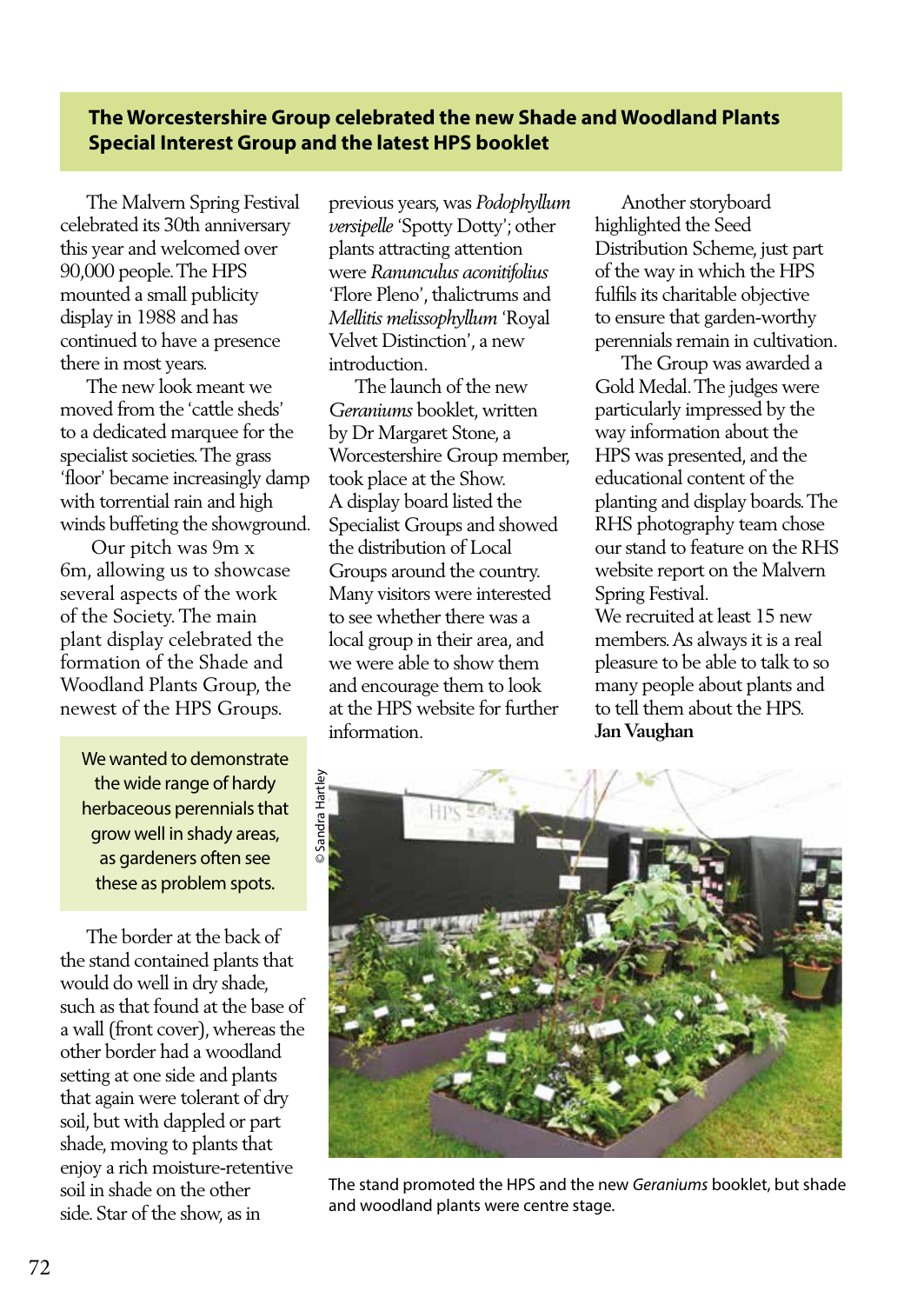# **At Chelsea, in** *Over the garden gate***, the Kent Group showed the progression of plants through the garden, plants placed to flourish**

 'We love plants! We like looking at them, growing them and talking about them.' Kent Group's display depicted the garden of a typical Hardy Planter who enjoys propagating, growing, and passing on a wide range of plants, each placed in a position with sun/shade and dry/damp where it may best thrive.

 The small plot was crammed with both exciting new introductions and old favourites collected over the years from fellow HPS members, plant sales and specialist nurseries, in all over 300 different plants.

> Hardy Planters don't only collect plants – propagation is just as exciting, with the added benefit that surplus plants can be passed 'over the garden gate' to be swapped or sold to generate funds for the next 'must have' plant.

 Our garden path started in the propagation area, where many happy hours are spent in the potting, or should it be pottering, shed. Seeds are sown, plants divided, cuttings taken and the cold frame used to protect the new plants. The green roof on the potting shed was another area for plants, but with the added advantage of

providing rainwater, trickling down chains into watering cans. Gravel provided an excellent medium for selfseeders, and the unexpected can and do appear.

 Into the garden, through a rustic 'hobbit' gate, between fences home to scrambling climbers, and plants spilled over from the **warm and sunny area** on the left and from the right the **shady and cool part** of the garden.

The plants we grow in our gardens came originally from all over the world and have evolved to grow in many different environments. If possible, we try to give them growing conditions as close

as possible to those in their natural habitat. So in this Chelsea garden each was planted in the area where it would have the best chance to thrive.

 Reaching the picket gate, the plants that were surplus to requirements had been passed 'over the garden gate' – given, swapped or sold to other keen gardeners. Hopefully, the new owners would get as much pleasure from them as the Hardy Planter who grew them.

 The HPS Kent Group was awarded a Silver-Gilt Medal. **Colin Moat** 

**See www.hardy-plant.org.uk to see the Chelsea 2015 Blog and the full plant list**.



The shady side of the garden gate.